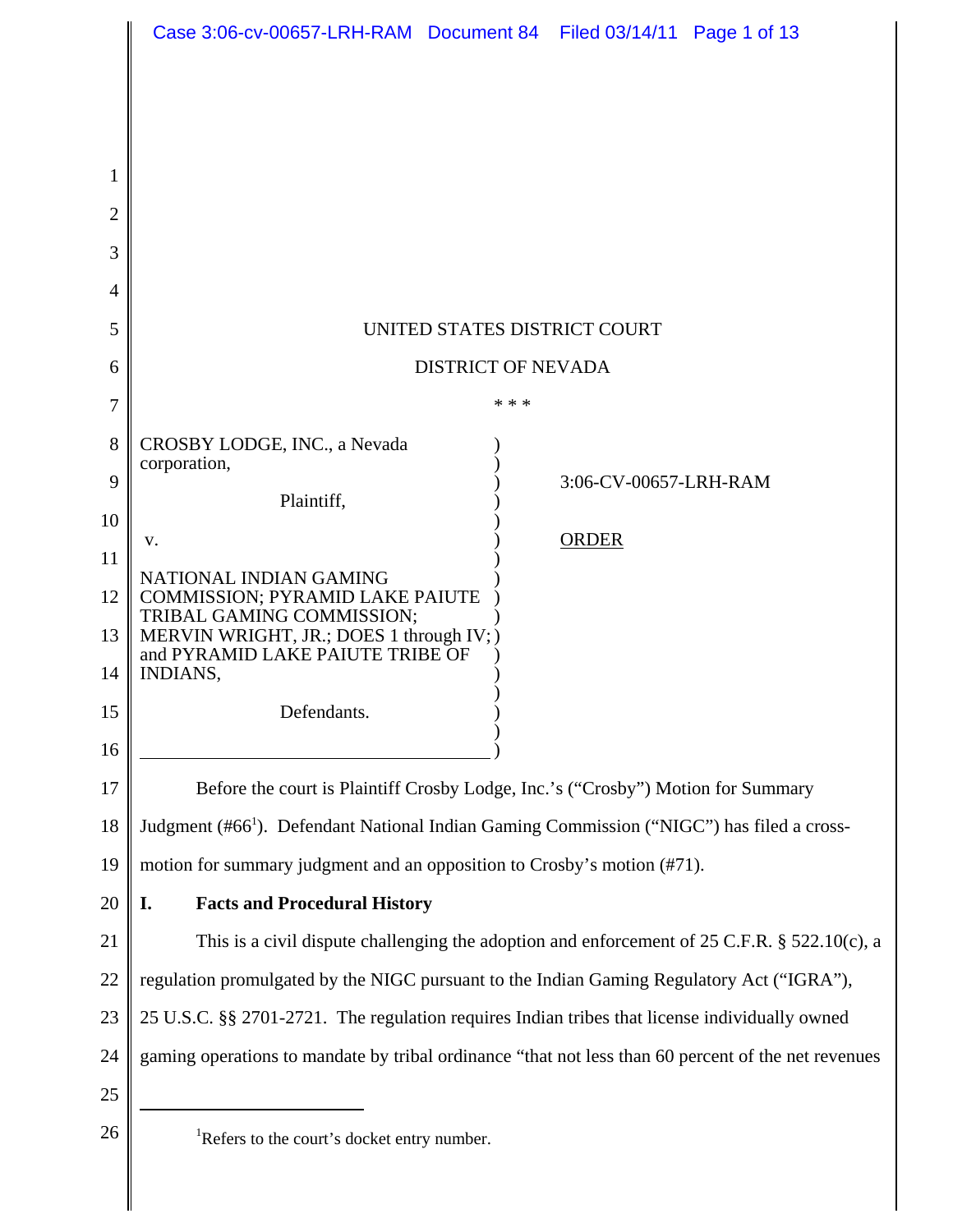2

3

4

5

6

be income to the Tribe."  $25$  C.F.R.  $\S$  522.10(c).

Crosby operates a business on the Pyramid Lake Indian Reservation in Washoe County, Nevada. The business primarily consists of a convenience store, a bar, a motel, a gasoline station, and boat storage. The Pyramid Lake Paiute Tribe (the "Tribe") has also licensed Crosby to conduct class III gaming on the property.<sup>2</sup> As such, Crosby operates fifteen slot machines on its premises. The owners of Crosby are private individuals who are not members of the Tribe.

7 8 9 10 11 12 In accordance with IGRA's requirements, on August 4, 1997, the Tribe and the State of Nevada entered into a gaming compact governing class III gaming within the Pyramid Lake Indian Reservation, and on January 6, 1998, the Secretary of the Interior approved the compact. The compact expressly authorizes the licensing of non-tribal class III gaming within the reservation, subject to the concurrent jurisdiction of the Tribe and the State of Nevada. The compact also requires the Tribe to adopt a taxation scheme at least as stringent as the State of Nevada's.

13 14 15 16 17 18 In 1999, the Tribe adopted a Tribal Gaming Ordinance ("ordinance"), and on July 19, 2000, the NIGC approved the ordinance. The ordinance prohibits class III gaming unless a person or entity complies with the terms of the gaming compact and receives a license from the Tribal Gaming Commission. Neither the Tribe's ordinance nor the Tribal-State compact include a specific provision requiring sixty percent of the net revenue of non-tribal class III gaming be income to the Tribe as required by 25 C.F.R. § 522.10(c).

19 20 21 On May 20, 2004, the NIGC's General Counsel sent a letter to the Tribe stating, pursuant to 25 C.F.R. § 522.10(c), sixty percent of the proceeds from individually owned operations on the reservation must go to the Tribe. On September 27, 2005, the NIGC's General Counsel sent

- 25
- 26

<sup>24</sup> <sup>2</sup> Class III gaming is defined as all forms of gaming that "are not class I gaming or class II gaming." 25 U.S.C. § 2703 (8). Class III gaming includes parimutuel horse wagering, banking card games, slot machines, and all games with non-Indian origins. *Artichoke Joe's v. Norton*, 216 F. Supp. 2d 1084, 1092 (E.D. Cal. 2002).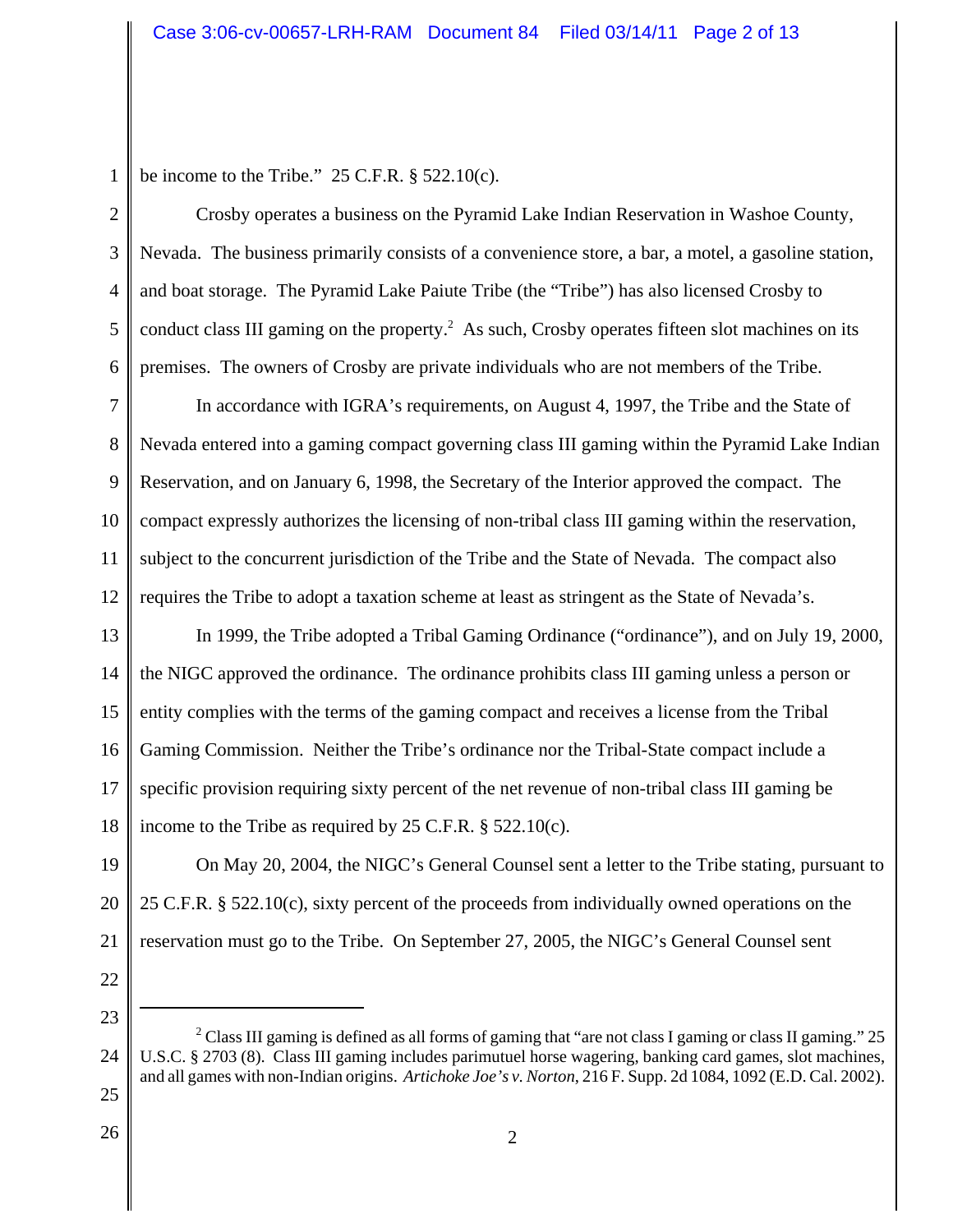1 2 3 another letter to the Tribe specifically discussing Crosby and stating that Crosby must meet certain requirements, including giving sixty percent of its revenue to the Tribe. On August 16, 2006, the Pyramid Lake Tribal Gaming Commission informed Crosby that, pursuant to

4 5 25 C.F.R. § 522.10(c), Crosby owed the Tribe sixty percent of its "net revenue." Crosby paid the amount due under protest.

6 7 8 9 10 On December 1, 2006, Crosby filed a complaint alleging that the NIGC exceeded its statutory jurisdiction in enacting 25 C.F.R.  $\S$  522.110(c) and that the regulation is unlawful pursuant to the Administrative Procedure Act, 5 U.S.C. § 706. On February 22, 2010, Crosby filed its motion for summary judgment. The NIGC subsequently filed its own cross-motion for summary judgment.

11

## **II. Legal Standard**

12 13 14 15 16 17 18 Summary judgment is appropriate only when "the pleadings, the discovery and disclosure materials on file, and any affidavits show that there is no genuine issue as to any material fact and that the movant is entitled to judgment as a matter of law." Fed. R. Civ. P. 56©. In assessing a motion for summary judgment, the evidence, together with all inferences that can reasonably be drawn therefrom, must be read in the light most favorable to the party opposing the motion. *Matsushita Elec. Indus. Co. v. Zenith Radio Corp.*, 475 U.S. 574, 587 (1986); *County of Tuolumne v. Sonora Cmty. Hosp.*, 236 F.3d 1148, 1154 (9th Cir. 2001).

19 20 21 22 23 24 25 The moving party bears the burden of informing the court of the basis for its motion, along with evidence showing the absence of any genuine issue of material fact. *Celotex Corp. v. Catrett*, 477 U.S. 317, 323 (1986). On those issues for which it bears the burden of proof, the moving party must make a showing that is "sufficient for the court to hold that no reasonable trier of fact could find other than for the moving party." *Calderone v. United States*, 799 F.2d 254, 259 (6th Cir. 1986); *see also Idema v. Dreamworks, Inc.*, 162 F. Supp. 2d 1129, 1141 (C.D. Cal. 2001). For those issues where the moving party will not bear the burden of proof at trial, the moving party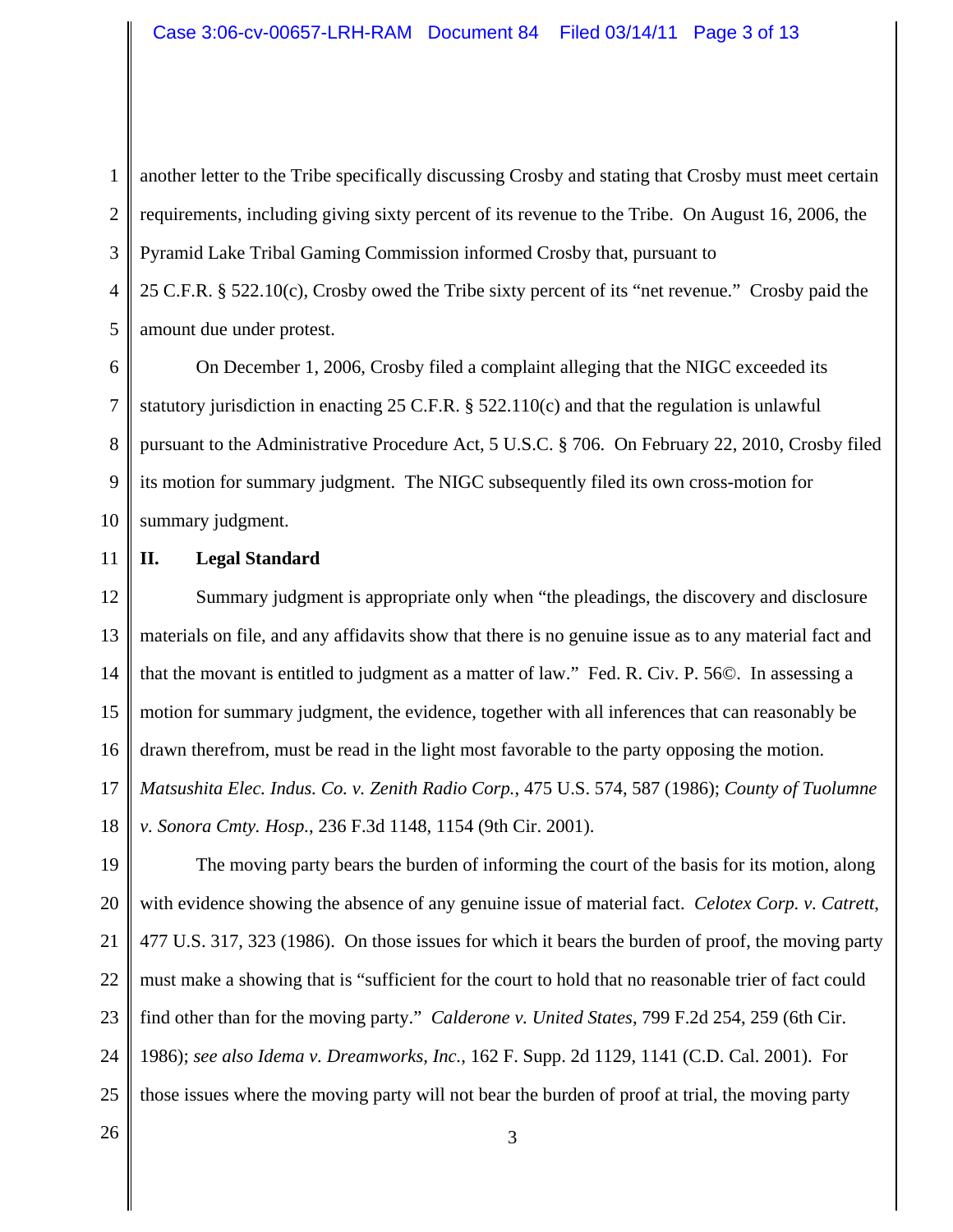2

must point out to the court "that there is an absence of evidence to support the nonmoving party's case." *Catrett,* 477 U.S. at 325.

3 4 5 6 7 8 9 10 11 12 13 To successfully rebut a motion for summary judgment, the non-moving party must point to facts supported by the record which demonstrate a genuine issue of material fact. *Reese v. Jefferson Sch. Dist. No. 14J*, 208 F.3d 736 (9th Cir. 2000). A "material fact" is a fact "that might affect the outcome of the suit under the governing law." *Anderson v. Liberty Lobby, Inc.*, 477 U.S. 242, 248 (1986). Where reasonable minds could differ on the material facts at issue, summary judgment is not appropriate. *See v. Durang*, 711 F.2d 141, 143 (9th Cir. 1983). A dispute regarding a material fact is considered genuine "if the evidence is such that a reasonable jury could return a verdict for the nonmoving party." *Liberty Lobby*, 477 U.S. at 248. The mere existence of a scintilla of evidence in support of the plaintiff's position will be insufficient to establish a genuine dispute; there must be evidence on which the jury could reasonably find for the plaintiff. *See id.* at 252.

14 15 16 17 18 19 When, as here, parties file cross-motions for summary judgment on the same claims before the court, the court must consider each party's motion separately and on its own merits. *Fair Hous. Council of Riverside County, Inc. v. Riverside Two*, 249 F.3d 1132, 1136 (9th Cir. 2001) (citations omitted). "[T]he court must consider the appropriate evidentiary material identified and submitted in support of both motions, and opposition to both motions, before ruling on each of them." *Id.* at 1134.

20

### **III. Crosby's Motion for Summary Judgment**

21 22 23 24 25 An administrative agency may not exercise its authority "in a manner that is inconsistent with the administrative structure that Congress enacted into law." *FDA v. Brown & Williamson Tobacco Corp.*, 529 U.S. 120, 125 (2000). Thus, the legality of 25 C.F.R. § 522.10(c) turns upon the court's interpretation of IGRA. A two step analysis is used to review an agency's construction of a statute it administers. *Chevron, U.S.A., Inc. v. Natural Res. Def. Council, Inc.,* 467 U.S. 837,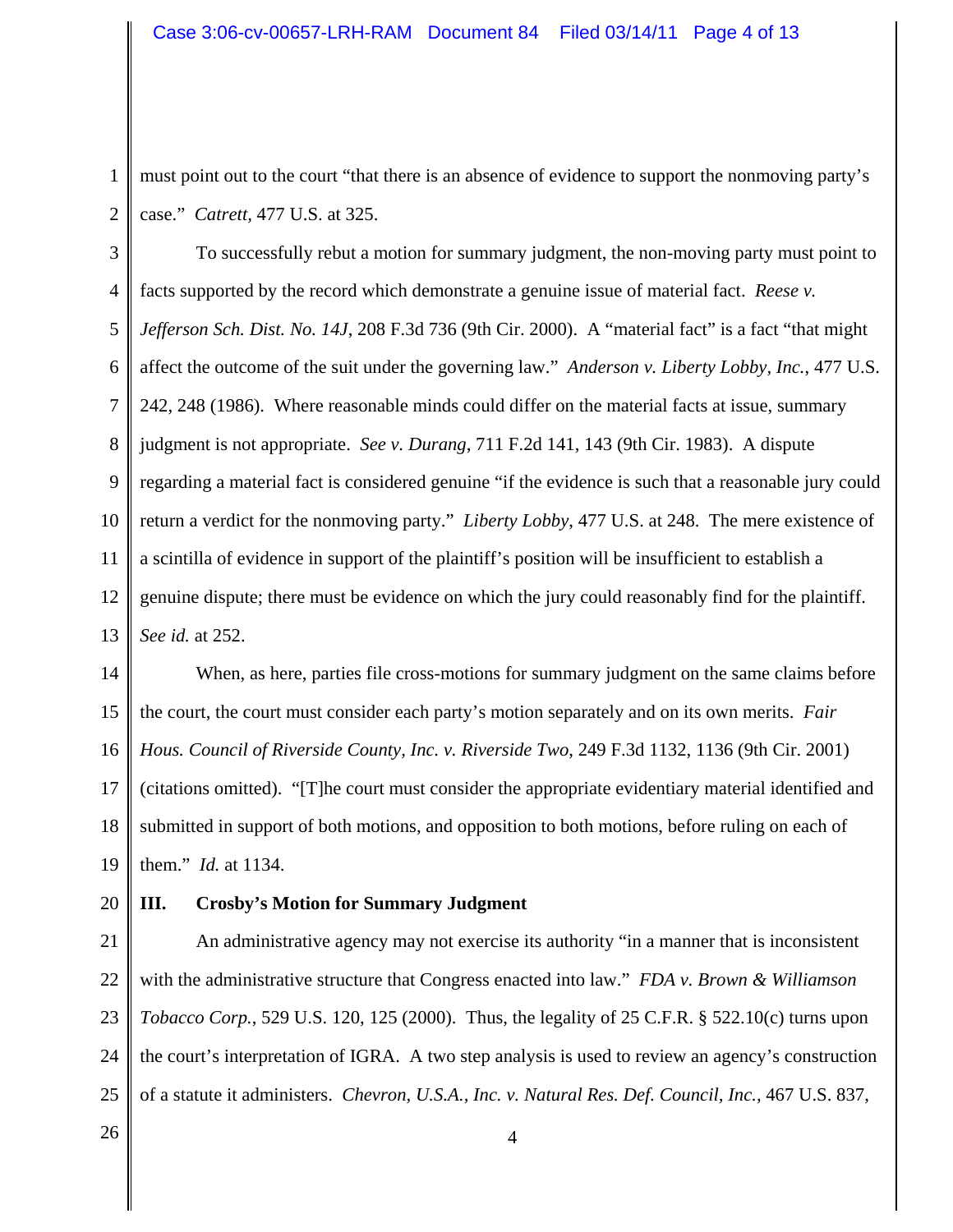1 2 3 4 5 6 842 (1984); *Natural Res. Def. Council v. United States EPA*, 526 F.3d 591, 603 (9th Cir. 2008). First, the court must determine "whether Congress has directly spoken to the precise question at issue." *Chevron,* 467 U.S. at 842. If the intent of Congress is clear, the court must "give effect to the unambiguously expressed intent of Congress." *Id.* at 842-43. If, however, the statute is silent or ambiguous with respect to the specific issue, the court must then consider "whether the agency's answer is based on a permissible construction of the statute." *Id.* at 843.

7

#### **A. Congressional Intent**

8 9 10 11 12 13 Pursuant to *Chevron*, the court must first determine whether Congress, when it passed IGRA, unambiguously expressed its intent regarding the precise question at issue. *See* 467 U.S. at 842. Crosby contends that the issue before the court is whether provisions in subsection (b) of IGRA, namely the sixty percent net revenue requirement, are statutory *requirements* for non-tribal class III gaming. The NIGC argues that Congress intended the whole of 25 U.S.C. § 2710(b) to apply to non-tribal class III gaming and interprets Section 2710(b) as mandatory restrictions.

14 15 16 At this stage of analysis, the court employs the "traditional tools of statutory construction, including examination of the statute's text, structure, purpose, and legislative history" to determine the intent of Congress. *Shays v. FEC*, 414 F.3d 76, 105 (D.C. Cir. 2005) (citation omitted).

17

### **1. Plain Text**

18 19 20 21 22 23 "The starting point for our interpretation of a statute is always with its language." *Tahara v. Matson Terminals, Inc.*, 511 F.3d 950, 953 (9th Cir. 2007) (citation omitted). "Where the words of the statute are unambiguous, . . . judicial inquiry is complete." *Artichoke Joe's Cal. Grand Casino v. Norton*, 353 F.3d 712, 720 (9th Cir. 2003) (citation omitted). "Where the language is not dispositive, we look to congressional intent revealed in the history and purposes of the statutory scheme." *Id.* (citation omitted).

24 25 Here, the language of IGRA does not unambiguously support Crosby. IGRA's text states that, if an Indian tribe plans to authorize "any person or entity to engage in . . . a class III gaming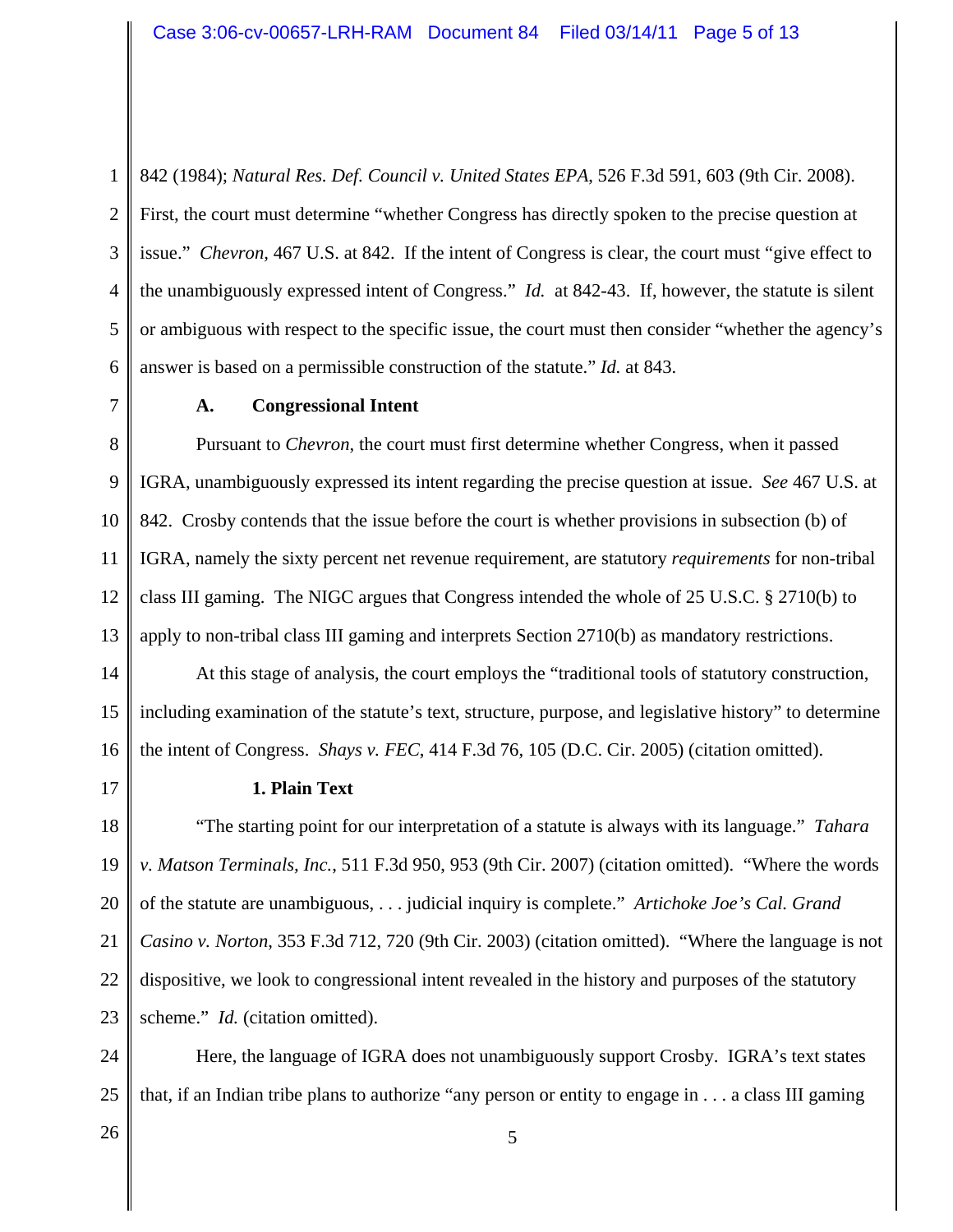2 3 4 5 6 7 activity on Indian lands of the Indian tribe," the governing body of the tribe must adopt and submit to the Chairman of the NIGC "an ordinance or resolution that meets the requirements of subsection (b)." 25 U.S.C. § 2710(d)(2)(A). Included in subsection (b), entitled "Regulation of class II gaming," is a stipulation that any non-tribal class II gaming licenses must include "the requirements described in the subclauses of subparagraph  $(B)(i)$ ." 25 U.S.C. § 2710(b)(4)(A). The subclauses of subparagraph (B)(i) contain a stipulation that "not less than 60 percent of the net revenues is income to the Indian tribe."  $25 \text{ U.S.C.} \text{ § } 2710(b)(4)(B)(i)(III)$ .

8 9 10 11 Nothing in the plain language of IGRA's text suggests that only certain portions of subsection (b) were intended to be requirements for non-tribal class III gaming. Rather, the plain language simply states that "an ordinance or resolution" must "meet[] the requirements of subsection (b)." Accordingly, the text of the statute supports NIGC's interpretation of the IGRA.

12

#### **2. Statutory Structure**

13 14 15 16 A reviewing court, however, should not "confine itself to examining a particular statutory provision in isolation" to determine congressional intent. *Brown & Williamson Tobacco Corp.*, 529 U.S. at 132. Instead, the words of the statute "must be read in their overall context and with a view to their place in the overall statutory scheme." *Id.*

17 18 19 20 21 22 23 IGRA declares class III gaming activities to be lawful on Indian lands if the following requirements are met: (1) the activities are authorized by a tribal ordinance or resolution; (2) the activities are located in a state that permits such gaming for any purpose by any person, organization, or entity; and (3) the activities are conducted in conformance with a Tribal-State compact. 25 U.S.C. § 2710(d)(1). Such Tribal-State compacts are permitted to include a provision relating to "taxation by the Indian tribe of such activity in amounts comparable to amounts assessed by the State for comparable activities."  $25$  U.S.C. §  $2710(d)(3)(c)$ .

24 25 Crosby argues that this provision of IGRA demonstrates that Congress intended "that States and tribes be allowed to negotiate compacts which are in their mutual best interests" and that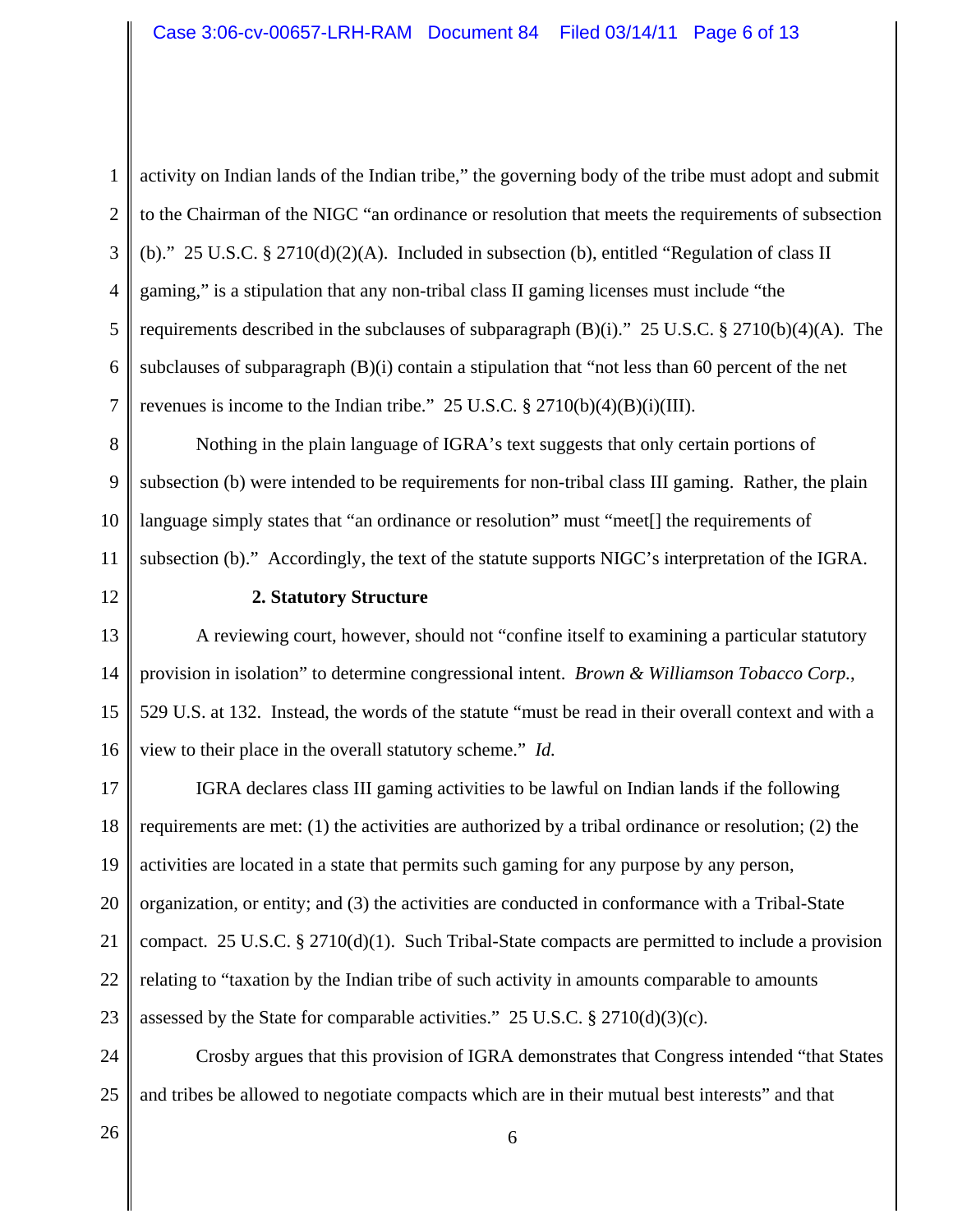1 2 3 4 5 6 7 "[c]ompacts were expected to vary extensively depending on the type of gaming and location," thus making the sixty percent net proceeds subsection a non-mandatory provision. (Pl.'s Memo. P. & A. Mot. Summ. J.  $(\#67)$  16.) The NIGC, in contrast, argues that nothing in the statute indicates that one requirement precludes another. While it appears that Congress intended States and tribes to negotiate mutually beneficial compacts, nothing in the text or the structure of IGRA prohibits the NIGC and such Tribal-State compacts from imposing concurrent regulations on non-tribal class III gaming.

8 9 10 11 12 13 14 15 16 Crosby also argues that the statutory powers of the Commission demonstrate that "the administrative authority of the NIGC is limited and does not extend to regulation of non-tribal class III gaming." (Pls.' Memo. P. & A.  $(\#67)$  7.) Although many of the Commission's delegated powers are mundane and although the statute does not contain an express grant of authority authorizing the NIGC to promulgate a regulation mandating the sixty percent requirement, IGRA expressly provides that the Commission "shall promulgate such regulations and guidelines as it deems appropriate to implement the provisions of the chapter." 25 U.S.C. § 2706(b)(10). Accordingly, it appears that IGRA gives the NIGC wide latitude to administer its authority, and, thus, the structure of the statute supports the NIGC's interpretation.

17

### **3. Purpose**

18 19 20 21 22 23 24 25 "If necessary to determine Congress's intent, we may read statutory terms in light of the purpose of the statute." *Wilderness Soc'y v. U.S. Fish & Wildlife Serv.*, 353 F.3d 1051, 1060 (9th Cir. 2003) (en banc). IGRA expressly lists the purposes of the statute as the following: (1) "to provide a statutory basis for the operation of gaming by Indian tribes as a means of promoting tribal economic development, self-sufficiency, and strong tribal governments"; (2) "to provide a statutory basis . . . adequate to shield [Indian gaming] from organized crime and other corrupting influences, to ensure that the Indian tribe is the primary beneficiary of the gaming operation, and to assure that gaming is conducted fairly and honestly"; and (3) to declare that the establishment of an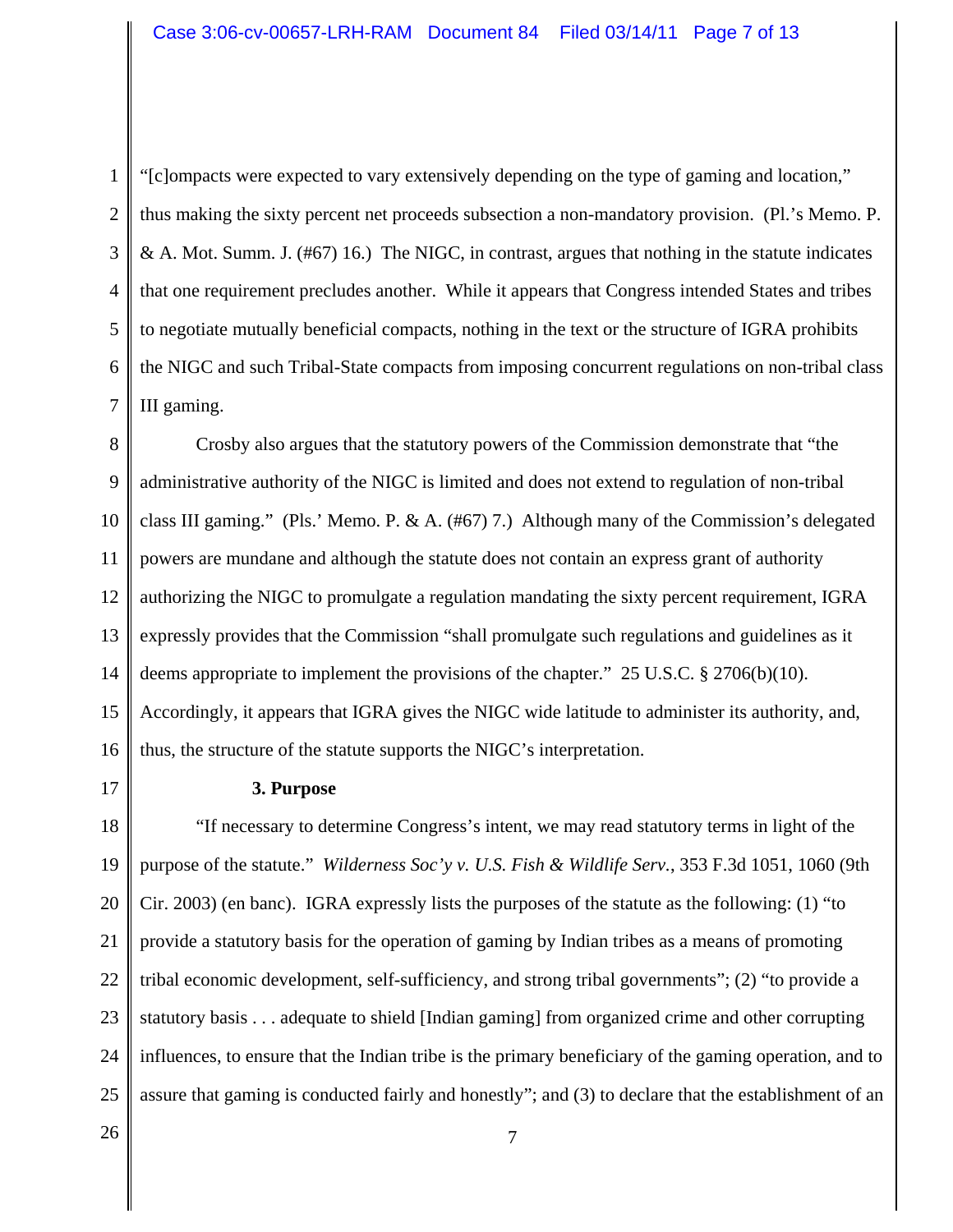1 2 3 independent federal regulatory authority, federal standards, and the NIGC are necessary to meet congressional concerns regarding gaming and to protect such gaming as a means of generating tribal revenue. 25 U.S.C. §2702.

4 5 6 7 8 9 The "primary beneficiary" language refers to protecting the tribe from organized crime and other corrupting influences. Here, a requirement that sixty percent of non-tribal gaming revenue be income to the tribe does not necessarily protect the tribe from organized crime or corruption. Although such a requirement ensures that the tribe receives the majority of revenue from gaming enterprises conducted on tribal lands, it does not prevent the infiltration of organized crime or unfair gaming practices.

10 11 12 13 14 15 16 Additionally, the policy of promoting "tribal economic development, self-sufficiency, and strong tribal governments" is relevant to the question at issue here. Crosby argues that "economic development and self-sufficiency can be promoted by taxation of individually owned class III gaming at a level which allows it to actually take place." (Pl.'s Reply & Opp'n (#76) 18.) Crosby also contends that tribal government is not strengthened when the NIGC imposes requirements on the tribe. As such, Crosby provides a viable argument that the NIGC's regulation does not promote the stated policies of IGRA.

17

## **4. Legislative History**

18 19 20 21 "We will resort to legislative history, even where the plain language is unambiguous, 'where the legislative history clearly indicates that Congress meant something other than what it said.'" *Carson Harbor Vill., Ltd. v. Unocal Corp.*, 270 F.3d 863, 877 (9th Cir. 2001) (citation omitted).

22

## **a. Oversight Role**

23 24 25 The Senate Report states that the NIGC will "participate only minimally in the regulation of class III gaming." S. Rep. No. 100-446, at 1 (1988). The Senate Report also states that the NIGC will have "a regulatory role for class II gaming and an oversight role with respect to class III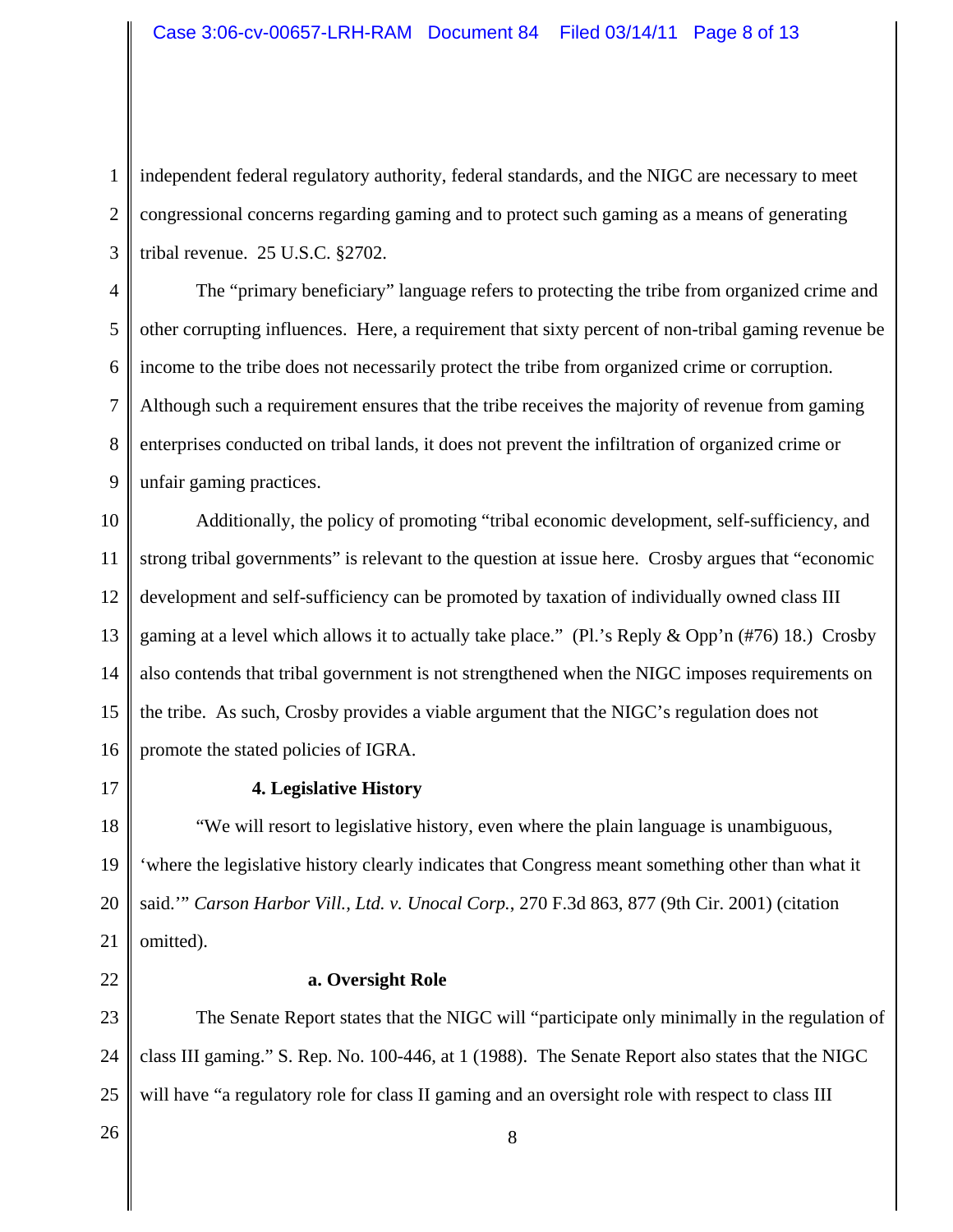2 3 4 5 6 7 gaming." S. Rep. No. 100-446, at 10 (1988). "The use of different words or terms within a statute demonstrates that Congress intended to convey a different meaning for those words." *Spencer Enters., Inc. v. United States*, 345 F.3d 683, 689 (9th Cir. 2003) (citation omitted). Although the explanation of the NIGC's roles is contained in the legislative history, and not the statute, the court will implement this canon of construction to aid in its interpretation of IGRA. As such, the court assumes that the Senate Committee intended to convey different meanings when it referred to the NIGC's regulatory and oversight roles.

8 9 10 11 12 Although it is apparent that Congress intended the NIGC to have different roles with respect to class II and class III gaming, it is not readily apparent whether 25 C.F.R. § 522.10(c) is a permissible exercise of the NIGC's oversight authority. When interpreting statutory provisions, the court looks at the terms of the provisions and the "commonsense conception" of those terms. *Carachuri-Rosendo v. Holder*, 130 S. Ct. 2577, 2585 (2010) (citation omitted).

13 14 15 16 17 "Oversight" is defined as "watchful or responsible care" or as "regulatory supervision." Merriam-Webster Online Dictionary, *available at* http://www.merriam-webster.com/dictionary/ oversight. This "commonsense conception" suggests that the sixty percent regulation may extend beyond the NIGC's permissible authority to supervise and watch over or minimally regulate class III gaming.

18

### **b. Unfair Protection of State-Licensed Gaming**

19 20 21 22 23 24 25 The legislative history of IGRA also explains that Congress did not intend the class III compact requirement to be used "for the protection of other state-licensed gaming enterprises from free market competition with Indian tribes." S. Rep. No. 100-446, at 13 (1988). Crosby argues that considering Congress's concern that states would manipulate the compact requirement to unfairly benefit state-licensed gaming enterprises, Congress "would not have placed Indian tribes in a position where they were absolutely required to tax non-tribal class III gaming at a level which ensured such gaming could not compete with State-licensed gaming." (Pl.'s Memo. P. & A. (#67)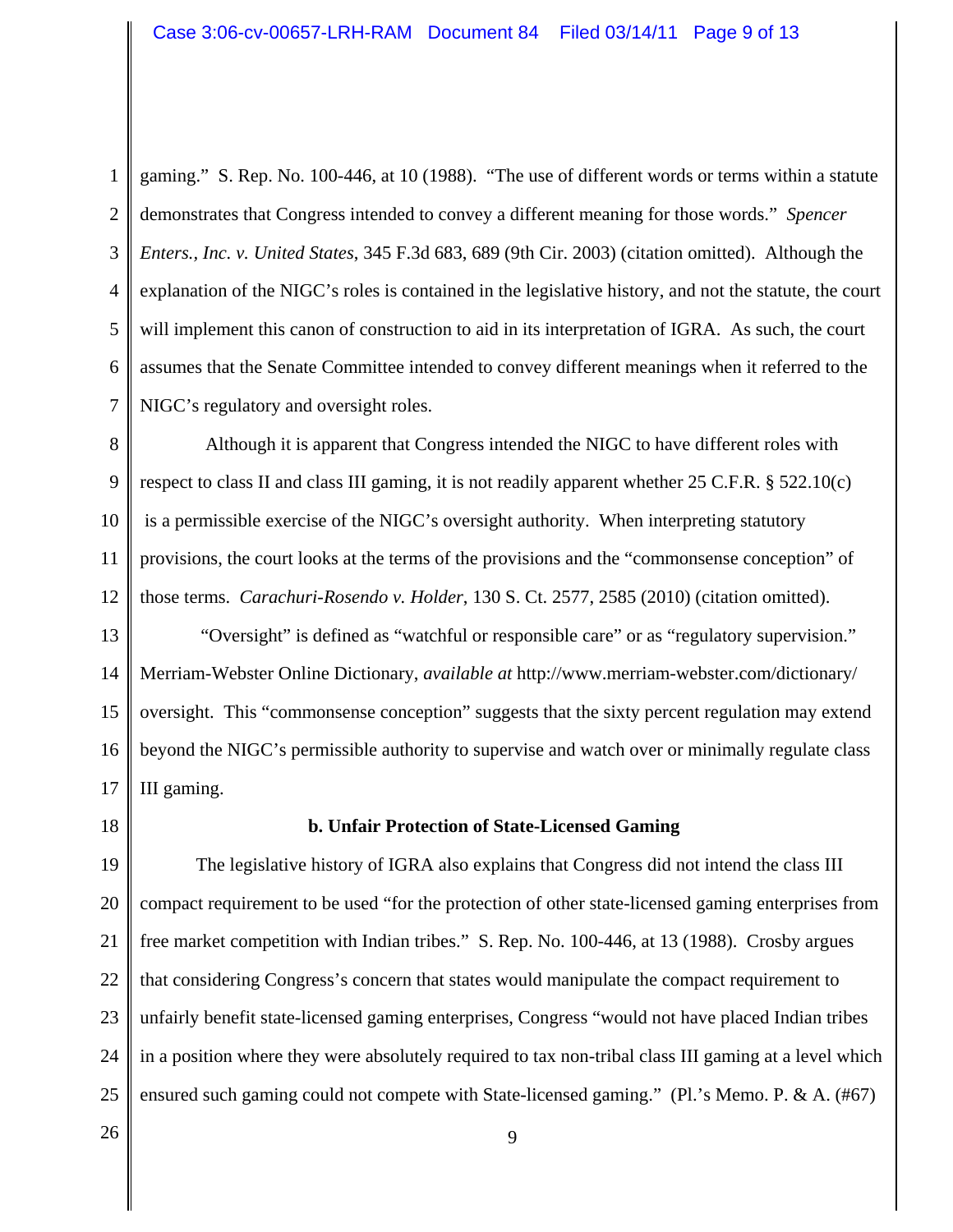1 18.)

2 3 4 5 6 7 8 A sixty percent net revenue requirement could put non-tribal class III gaming enterprises at a competitive disadvantage. According to statistics from the American Gaming Association, state gaming taxes vary from 6.75% in Nevada to over fifty percent in other states. (Pl.'s Memo. P.  $&$ A. (#67), Ex. A.) Accordingly, the sixty percent net revenue requirement could give unfair economic protection to state-licensed gaming enterprises that are taxed at comparatively lower levels. Because the federal regulation may promote state-licensed gaming at the expense of the tribes, the sixty percent requirement does not seem to follow the expressed intent of Congress.

9

#### **c. Purposes of Tribal and Non-Tribal Gaming**

10 11 12 13 14 15 16 The Senate Report explains that "[t]he Committee views tribal gaming as governmental gaming, the purpose of which is to raise tribal revenues for member services." S. Rep. No. 100- 446, at 12 (1988). In contrast, "the purpose of individually-owned enterprise is profit to the individual owner(s) of Indian trust lands." *Id.* According to the legislative history, Congress intended to protect the profits of non-tribal gaming enterprises. Because the NIGC's sixty percent requirement increases tribal revenues at the expense of the profits of individually-owned enterprises, the regulation seems to be contrary to the intent of Congress.

17 18 19 20 21 Based on the review of the statute provided above, the court finds that Congress's intent with respect to licensing requirements for non-tribal class III gaming is ambiguous. While the text of the statute seems to indicate that Congress intended the entirety of subsection(b) to apply to nontribal class III gaming, the purpose and the legislative history of the statute suggest that Congress did not intend to delegate taxation authority to the NIGC.

22

### **B. Agency's Construction**

23 24 25 Because the court finds that the intent of Congress concerning the IGRA is ambiguous, the court must move to the second step of the *Chevron* analysis and consider "whether the agency's answer is based on a permissible construction of the statute." *Chevron*, 467 U.S. at 843. If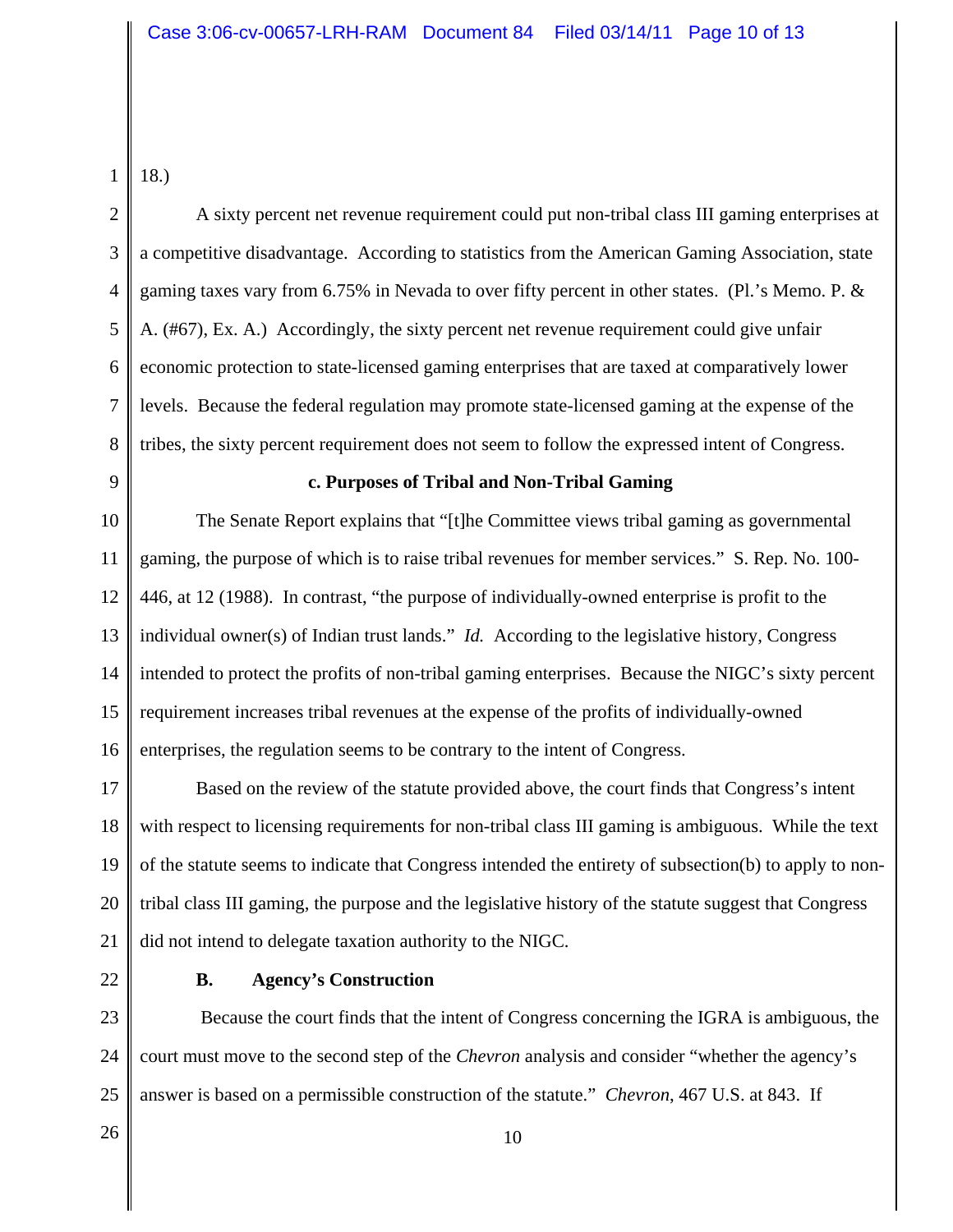1 2 3 4 5 6 Congress has explicitly left a gap for the agency to fill with its own discretion, such legislative regulations are given controlling weight unless they are "arbitrary, capricious, or manifestly contrary to the statute." *Id*. at 843-44. On the other hand, if the legislative delegation to the agency is implicit, a court may substitute its own construction of the statute unless the agency's interpretation is reasonable. *Id.* at 844. Here, IGRA's delegation to the NIGC is implicit, and, accordingly, the court will follow the reasonableness standard.

7 8 9 10 11 12 13 14 The reasonableness standard provides agencies "less latitude" than the arbitrary and capricious standard. *Tovar v. United States Postal Serv.*, 3 F.3d 1271, 1277 (9th Cir. 2003). However, it is not necessary for the court to conclude that the agency's construction was the *only* permissible interpretation of the statute; instead, it is only necessary for the court to conclude that the agency's construction was reasonable *McLean v. Crabtree*, 173 F.3d 1176, 1181 (9<sup>th</sup> Cir. 1999) (citing *Chevron*, 467 U.S. at 843). If the agency's policy choice was reasonable, it should not be disturbed "unless it appears that from the statute or the legislative history that the accommodation is not one that Congress would have sanctioned." *Chevron*, 467 U.S. at 845 (citation omitted).

15 16 17 18 19 20 Crosby argues that the NIGC's interpretation is unreasonable and one which Congress would not sanction because it is inconsistent with the Indian canon of statutory construction. The Indian canon states that "statutes are to be construed liberally in favor of the Indians with ambiguous provisions interpreted to their benefit." *Montana v. Blackfeet Tribe of Indians*, 471 U.S. 759, 766 (1985) (citation omitted). Crosby contends that the NIGC's interpretation of IGRA impedes upon tribal sovereignty and accordingly should not be given *Chevron* deference.

21 22 23 24 25 The court finds that the NIGC's interpretation of the statute does not impede tribal sovereignty. Initially, the court notes that "the Constitution vests the Federal Government with exclusive authority over relations with Indian tribes." *Blackfeet Tribe of Indians*, 471 U.S. at 764 (citing U.S. Const. art. I, § 8, cl. 3). Further, "Congress possesses plenary power over Indian affairs, including the power to modify or eliminate tribal rights." *South Dakota v. Yankton Sioux*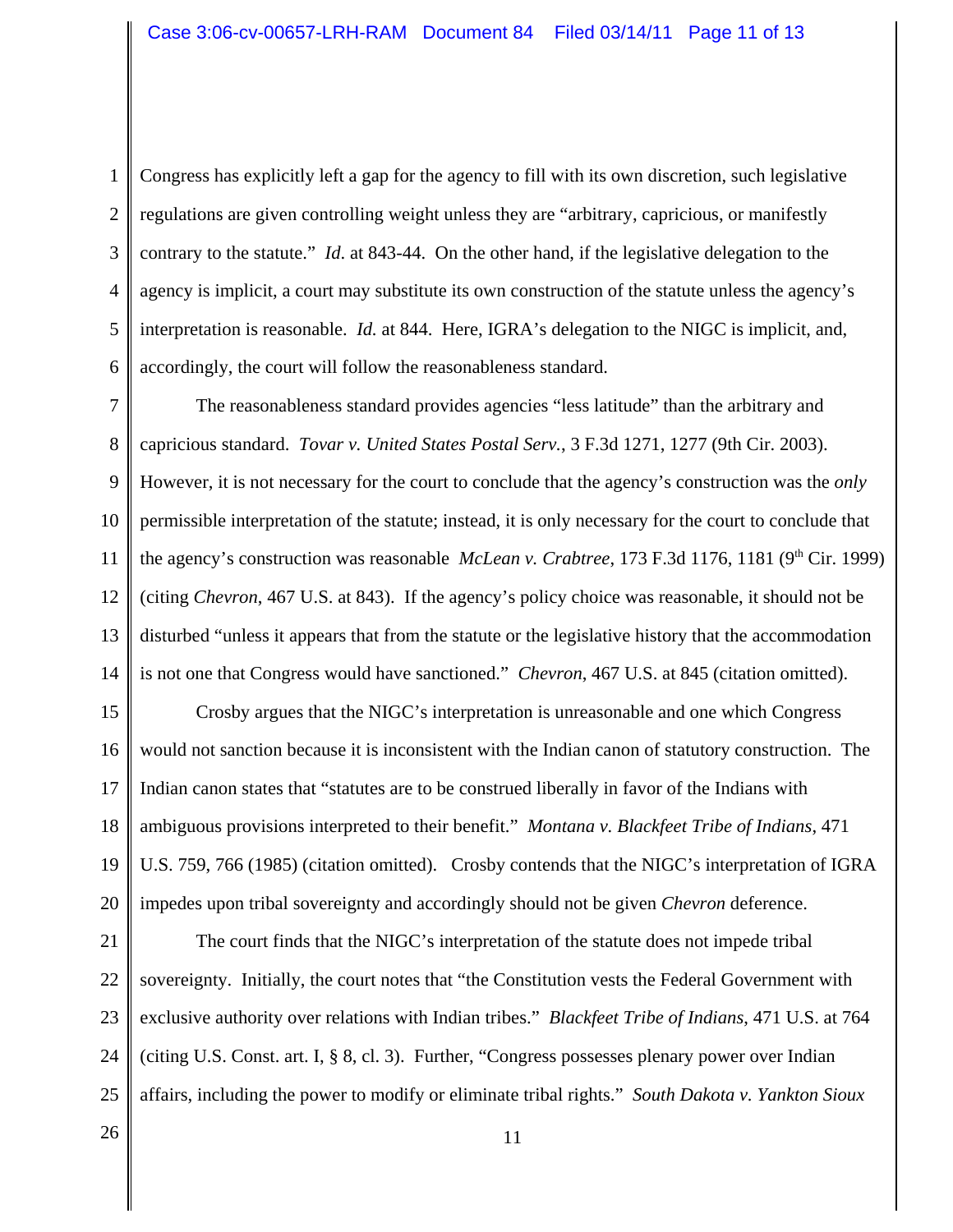*Tribe*, 522 U.S. 329, 343 (1998) (citation omitted).

2 3 4 5 6 7 Additionally, the court finds that the IGRA allows for states to enter gaming compacts which protect the financial integrity of the tribe. As such, the NIGC's regulation requiring a sixty percent net revenue requirement in all Class III tribal licenses for non-tribal gaming does not impermissibly impede upon tribal sovereignty. Because Congress's intent with respect to nontribal class III gaming is ambiguous and because Crosby has not demonstrated that the NIGC's interpretation is unreasonable, summary judgment for Crosby is not appropriate.

8

# **IV. NIGC's Cross-Motion for Summary Judgment3**

9 10 11 12 13 As explained above, Congress's intent with respect to the taxation of non-tribal class III gaming is ambiguous. Although the plain language of the text seems to suggest that 25 C.F.R. § 522.10(c) is within the scope of the NIGC's authority, the purpose and legislative history of the statute may suggest otherwise. Accordingly, the court must examine whether the NIGC's interpretation of IGRA was a permissible construction of the statute.

14 15 16 17 18 19 20 21 22 "If a statute's language can reasonably be construed in more than one way, a court may not substitute its own construction of the statute for a reasonable interpretation made by the agency that Congress has entrusted to implement the legislation." *Ariz. Health Care Cost Containment Sys. v. McClellan*, 508 F.3d 1243, 1253 (9th Cir. 2007) (citation and internal quotations omitted). Because IGRA's plain text suggests that the entirety of subsection (b) are necessary requirements for non-tribal class III gaming licenses, the NIGC's interpretation of the statute, requiring a sixty percent net revenue payment to the Tribe, is reasonable. A reasonable interpretation of the statute shall not be disturbed or overturned by the court. *See McLean*, 173 F.3d at 1181. Accordingly, the court shall grant NIGC's cross-motion for summary judgment.

23

///

<sup>25</sup>  $3$  NIGC provides the same arguments and evidence in its cross-motion for summary judgment as in its opposition to Crosby's motion for summary judgment.